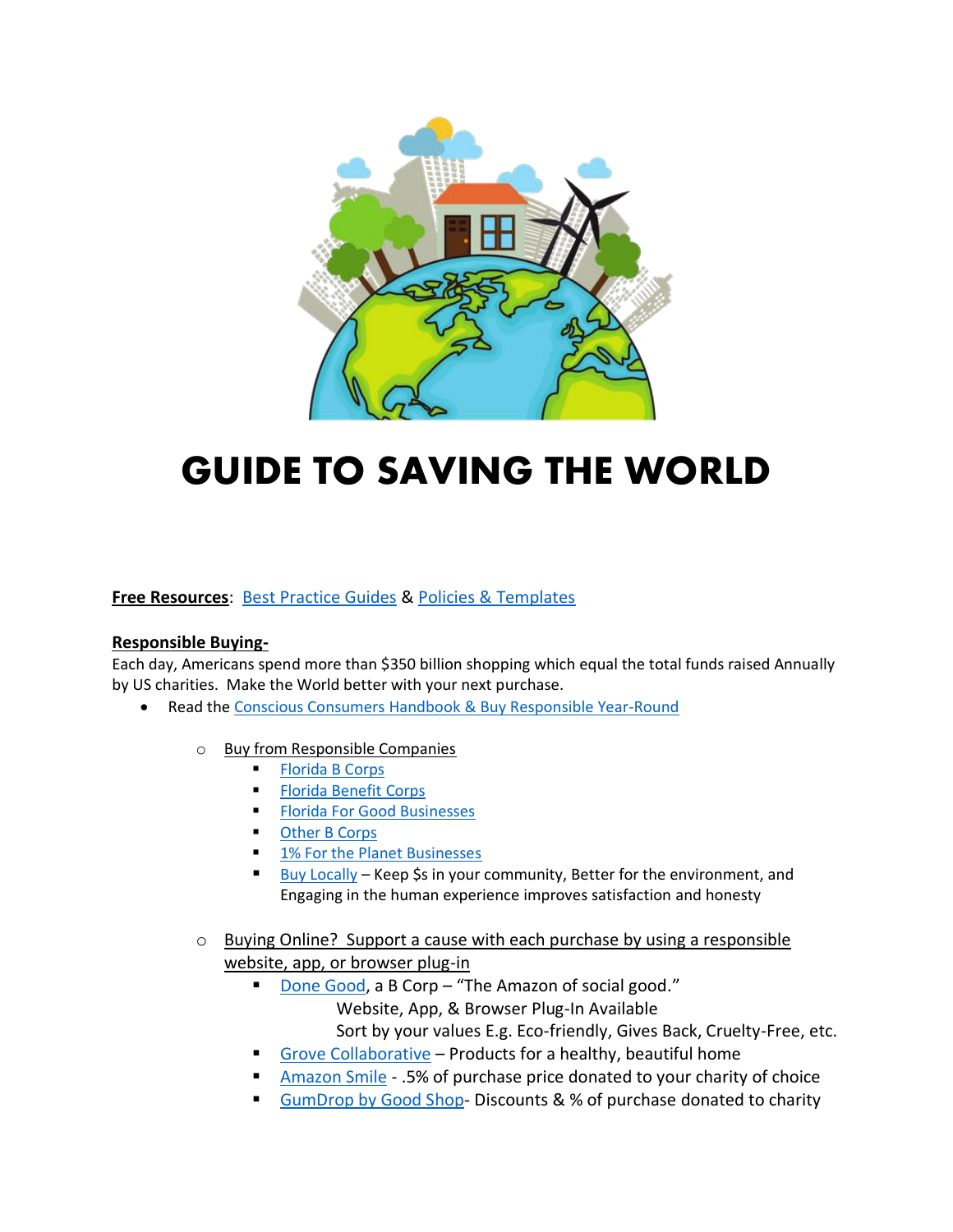## **Responsible Relationships-**

Join, Donate, Volunteer

- [Become a For Good Member](https://floridaforgood.com/join/) and have your suppliers and fellow companies do so
- Follow Florida For Good [Linkedin,](https://www.linkedin.com/company/floridaforgood/) [Facebook,](https://www.facebook.com/Florida-For-Good-171692376944432/) Instagram
- Donate/Volunteer for the For Good Movement, Inc., the 501c3 helping Florida For Good
- [Join 1% For the Planet](https://www.onepercentfortheplanet.org/join)
- [Become a Conscious Capitalist](https://www.consciouscapitalism.org/we-are-a-global-community)
- [Become a Certified B Corp](https://app.bimpactassessment.net/get-started/partner/floridaforgood) by Measuring Your Impact
- [Join the American Sustainable Business Council](http://asbcouncil.org/)
- Join BALLE [\(Business Alliance for Local Living Economies\)](https://bealocalist.org/stand-with-us/)
- [Join the Social Enterprise Alliance](https://socialenterprise.us/membership/)
- [Join the Green Buddy Initiative](http://greenbuddyinitiative.org/) Teach another company how to be responsible
- Offset Your Carbon Footprint at [Carbonfund.org,](http://www.carbonfund.org/) [We Are Neutral,](https://www.weareneutral.com/#intro) or another offsetter
- Support Renewable Energy Initiatives- [Solar United Neighbors,](https://www.solarunitedneighbors.org/florida/) [EESI,](https://www.eesi.org/) etc.
- Pledge 1% [1% of Equity, Time, Product or Profit](https://pledge1percent.org/) donated to charity
- Local Organizations in your Community E.g. [IDEAS for Us,](https://www.ideasforus.org/) [Hands on Orlando](https://www.handsonorlando.com/)
- [Collaborate with our Collaborators](https://floridaforgood.com/collaborators/)

## **Responsible Selling**

Benefit a Cause every time you sell your Product or Service

- [Join 1% For the Planet](https://www.onepercentfortheplanet.org/join)-1% of revenues will go to your environmental charity of choice
- Do it the Sababa Way- Each sale can feed a child
- Start a Buy One, Give One Program- [Good Companies](http://goodcompanies.com/companies/?values=buyonegiveone) has some examples
- Establish a relationship with your charity of choice- each transaction or a % of revenue or profit can benefit them

## **Responsible Company Governance-**

- Create a Mission Statement for your Business. The mission statement should be concise messages that showcase your commitment to how your business is used as a Force for Good. It can be about improving social responsibility, employee wellness, environmental sustainability, and/or community involvement.
- Use Mission-Driven Job Descriptions and incorporate in Employee Reviews
- Establish a diverse Board of Directors
- How does the diversity of ownership compare with the board of directors, senior management, and line level employees? Modify for shared prosperity.
- Set up Facebook and Google Pages for your business to get feedback from your customers.
- Give and receive feedback from your Independent Contractors after a project is completed.
- Become a Benefit Corporation or adopt similar language into you LLC, LP, business entity

## **Responsible Sourcing/Suppliers-**